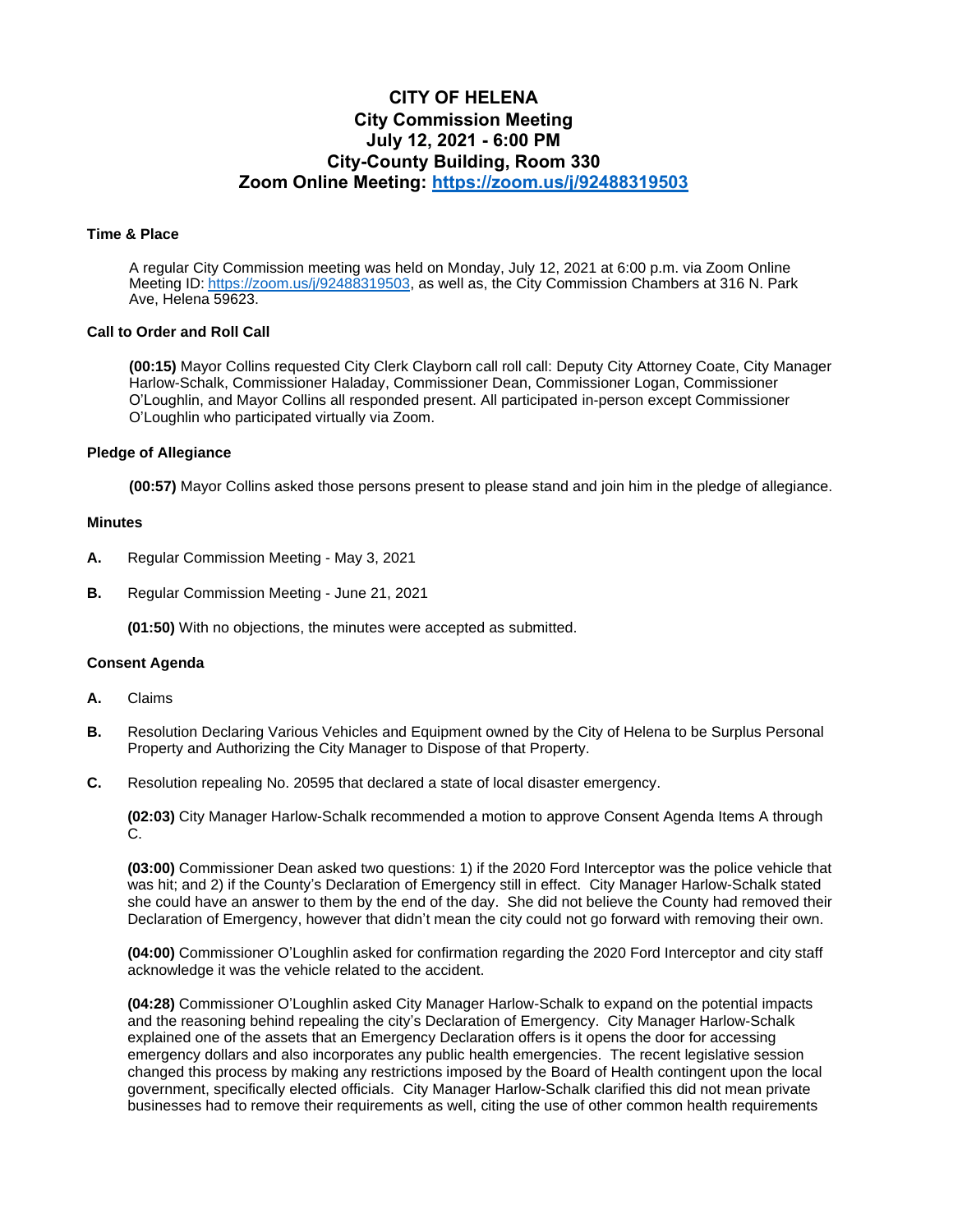such as shoes and shirts for entry. In conclusion, City Manager Harlow-Schalk explained that lifting the city's Emergency Declaration would not impact their ability to access federal funding.

**(07:15)** Commissioner Haladay recalled the commission's original Resolution declaring an emergency had a section regarding advisory boards meeting remotely. The Commissioner questioned if by lifting the city's Declaration of Emergency, it would mean all boards would go back to meeting in-person. City Manager Harlow-Schalk stated it would not remove the opportunity for advisory boards to meet in person but encouraged all boards to offer a virtual option moving forward. Ultimately, it would be up to the individual boards to decide.

**(08:30)** There were no public comments.

### **(09:00) Commissioner Logan made a motion to accept Consent Agenda Items A through C. Commissioner Dean seconded the motion. The motion carried 5:0.**

## **Communication/Proposals from Commissioners**

**(09:45)** Commissioner Logan recalled on May 17, 2021, the commission considered the Special Lighting District No. 399 and it was ultimately denied. The Commissioner stated he wished to take this opportunity to bring that item back to the commission for reconsideration.

**(10:25) Commissioner Logan moved for consideration the motion to reconsider the vote on May 17, 2021 which refused passage of the Resolution to create Special Improvement Lighting District No. 399 in the City of Helena, Montana and place the item for reconsideration on the next available regular City Commission meeting agenda. Commissioner Dean seconded the motion.** 

**(11:24)** Commissioner Dean asked City Manager Harlow-Schalk and Deputy City Attorney Coate regarding what the process moving forward will look like. City Manager Harlow-Schalk described the process, specifically public notice that will need to go out prior to bringing the item back in a public hearing.

**(12:47)** As a point of clarification, Commissioner Dean asked if the motion would be tabled today.

**(12:53)** Mayor Collins clarified the reconsideration of the item will be tabled until the July 26, 2021 regular city commission meeting in the interest to public notification.

**(13:06)** Commissioner Dean asked if that meant a roll call was necessary for the proposed motion. Deputy City Attorney Coate recommended the commission err on the side of caution and wait to take a vote on the motion until public notice had been given on the item and to have an open debate in a public hearing setting.

**(13:51)** City Clerk Clayborn acknowledged the direction from the commission and stated she would work with city staff to get the item on the July  $26<sup>th</sup>$  agenda.

**(14:04)** Commissioner O'Loughlin asked if this meant they were placing an item on the agenda without the consent of the commission. City Manager Harlow-Schalk read the commission by-laws aloud that described the procedure for re-introducing an item for a vote. The by-laws state that two commissioners who voted against the creation of the district in the original, must submit a motion to the commission to reconsider the action. Therefore, if the motion passes by vote of three (3) affirmative votes, then the resolution of intention to create the district is put on a regular commission meeting agenda. As a result of this discussion, Mayor Collins directed the City Clerk to do a roll call vote for the motion to bring back the item on a regular city commission agenda.

# **(15:36) The motion carried 2:3.**

# **Report of the City Attorney**

**(16:10)** Deputy City Attorney Coate had nothing to report.

# **Report of the City Manager**

**(16:17)** City Manager Harlow-Schalk provided updates to the commission regarding the following: